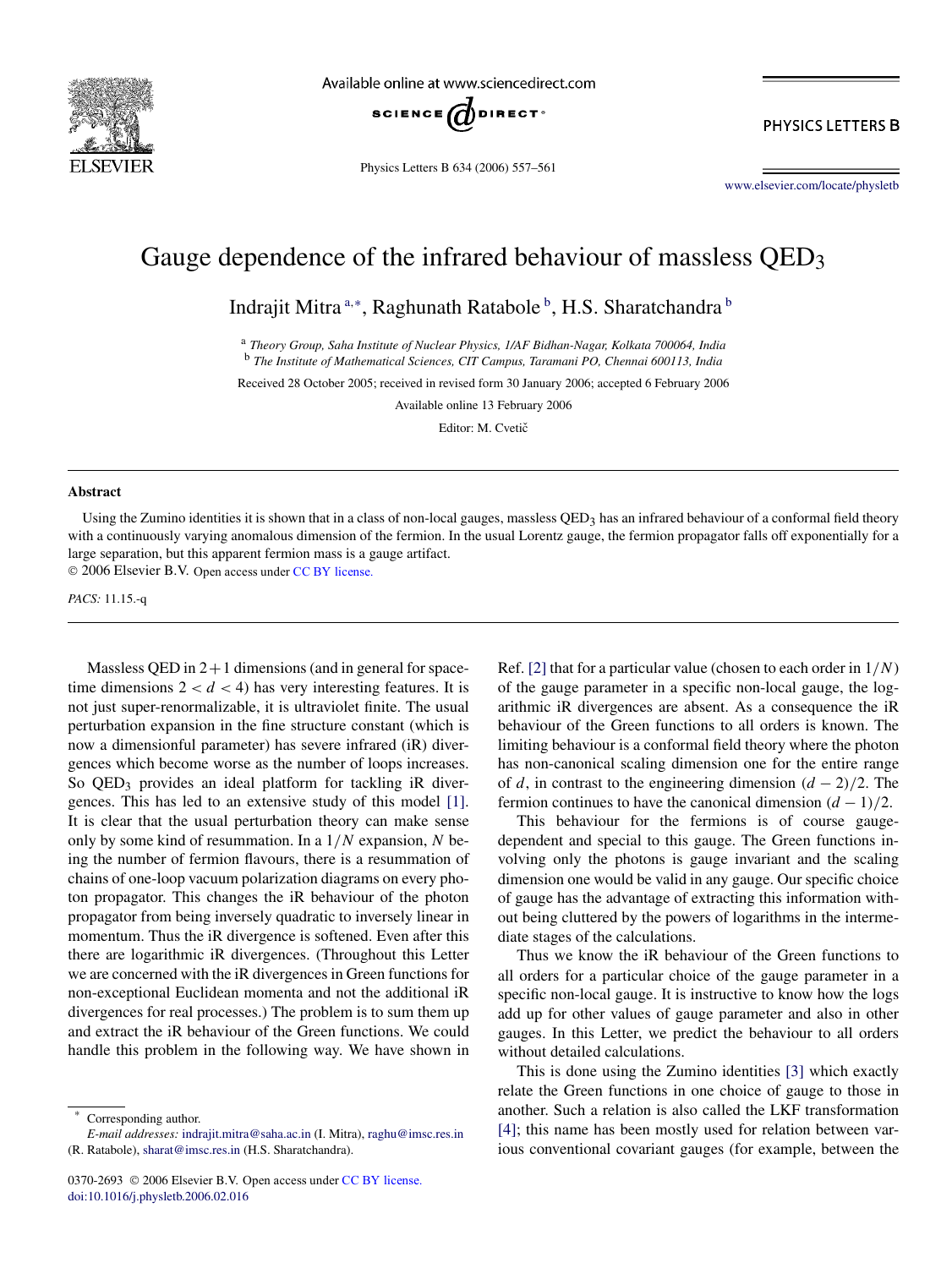Landau gauge and the Feynman gauge). We are interested in a more general class of gauges, including non-local choices. Although the relevant relation is contained in Zumino's paper [3], we rederive it in a way which is suitable for our purpose.

This far, our discussion has been restricted to a non-local gauge. It is also of interest to know how the Green functions behave in a conventional gauge such as the (local) Lorentz gauge. With our choice of the non-local gauge the longitudinal part of the propagator has the iR behaviour  $q_{\mu}q_{\nu}/q^3$ , which is softer than that in the Lorentz gauge,  $q_{\mu}q_{\nu}/q^4$ . This feature led to only log iR divergences in fermionic Green functions which further could be canceled to each order by adjusting the gauge parameter at that order. In contrast, in the Lorentz gauge, the iR divergences become increasingly worse with the number of loops. A resummation seems to be beyond reach. We find out the iR behaviour in this case also using the Zumino identities [5].

Consider the generating functional of the Green functions in a general non-local gauge parametrized by function  $g(x, y)$ 

$$
Z = \frac{\int \exp(-\frac{1}{2}\partial A \cdot g \cdot \partial A + j \cdot A + \bar{\eta} \cdot \psi + \eta \cdot \bar{\psi})}{\int \exp(-\frac{1}{2}\partial A \cdot g \cdot \partial A)}.
$$
 (1)

Here  $\int$  stands for the measure

$$
\int \mathcal{D}\psi \,\mathcal{D}\bar{\psi} \,\mathcal{D}A \exp(-S),\tag{2}
$$

where S is the gauge-invariant Euclidean action. Also,  $j_{\mu}$  is the source for the vector potential  $A_{\mu}$ , and the Grassmann variables  $\eta$  and  $\bar{\eta}$  are the sources for the fermions. We have used the notation

$$
\partial A = \partial^{\mu} A^{\mu},\tag{3}
$$

while the  $\cdot$  operation signifies the inner product in the Hilbert space, involving integration over spacetime variables and summation of discrete (spin and/or internal) labels. For example,

$$
j \cdot A = \int d^3x \, j^\mu(x) A^\mu(x),\tag{4}
$$

$$
\partial A \cdot g \cdot A = \int d^3x \, d^3y \, \partial^\mu A^\mu(x) g(x, y) \partial^\nu A^\nu(y). \tag{5}
$$

Varying the gauge function g by an infinitesimal amount  $\delta g$ , we get

$$
\delta Z = -\frac{1}{2} \big( \langle \partial A \cdot \delta g \cdot \partial A \rangle_{j,\eta,\bar{\eta}} - Z \langle \partial A \cdot \delta g \cdot \partial A \rangle \big),\tag{6}
$$

where

$$
\langle \mathcal{O} \rangle_{j,\eta,\bar{\eta}} = \frac{\int \exp(-\frac{1}{2}\partial A \cdot g \cdot \partial A + j \cdot A + \bar{\eta} \cdot \psi + \eta \cdot \bar{\psi})\mathcal{O}}{\int \exp(-\frac{1}{2}\partial A \cdot g \cdot \partial A)} \tag{7}
$$

is the expectation value of operator  $\mathcal O$  in presence of sources j,  $\eta$  and  $\bar{\eta}$ . We take  $\langle \mathcal{O} \rangle$  without any suffix to denote the corresponding expectation value when the sources are set to zero. As a consequence of Ward identities, the correlations involving longitudinal photons in Eq. (6) can be related to pure fermion correlations. This leads to the Zumino identities which we now derive in a form suitable for our purpose.

Invariance of Z under the following change of integration variables (corresponding to an infinitesimal gauge transformation) in the numerator of Eq. (1)

$$
\delta A^{\mu}(x) = -\partial^{\mu} \epsilon(x),
$$
  
\n
$$
\delta \psi(x) = ie\epsilon(x)\psi(x), \qquad \delta \bar{\psi}(x) = -ie\epsilon(x)\bar{\psi}(x)
$$
 (8)

gives the basic Ward identity

$$
\langle (\partial^2 g \cdot \partial A + \partial j + ie(\bar{\eta}\psi - \eta\bar{\psi}))_x \rangle_{j,\eta,\bar{\eta}} = 0 \tag{9}
$$

where we have used the notation  $\mathcal{O}_x$  to mean  $\mathcal{O}(x)$ . Also,  $\partial^2 g$  can be regarded as the product of the symmetric matrices  $(\partial^2)_{xy} = \delta^{(3)}(x - y)\partial_x^2$  and  $g_{xy}$  (note that Eq. (1) picks out the symmetric part of g). Applying the operation  $\frac{\partial \mu}{\partial y} (\delta/\delta j^{\mu}(y))$  on Eq. (9), we get

$$
\left\langle \partial A_{y} \left( \partial^{2} g \cdot \partial A + \partial j + i e (\bar{\eta} \psi - \eta \bar{\psi}) \right)_{x} \right\rangle_{j, \eta, \bar{\eta}} = \left( \partial_{x}^{2} \delta_{xy} \right) Z, \quad (10)
$$

where  $\delta_{xy}$  stands for the Dirac-delta function  $\delta^{(3)}(x - y)$ . Setting the sources to zero in the above equation, we get

$$
\langle \partial A_{y} (\partial^{2} g \cdot \partial A)_{x} \rangle = \partial_{x}^{2} \delta_{xy}.
$$
 (11)

This is the conventional Ward identity for the longitudinal part of the photon propagator. From the difference of Eq. (10) and  $(Z \times E)$  Eq.  $(11)$ , we get

$$
\langle \partial A_{y} (\partial A + (\partial^{2} g)^{-1} \cdot (\partial j + i e (\bar{\eta} \psi - \eta \bar{\psi})) \rangle_{x} \rangle_{j, \eta, \bar{\eta}} - Z \langle \partial A_{y} \partial A_{x} \rangle = 0.
$$
 (12)

In the last step, we multiplied with the appropriate element of the matrix  $(\partial^2 g)^{-1}$ , which is to be regarded as the inverse of the matrix  $\partial^2 g$ . Using Eq. (12) in Eq. (6), we get

$$
\delta Z = \frac{1}{2} (\partial A \cdot \delta g \cdot (\partial^2 g)^{-1} \cdot (\partial j + i e (\bar{\eta} \psi - \eta \bar{\psi})) \big|_{j, \eta, \bar{\eta}}.
$$
 (13)

This is not yet the convenient form for our use. We proceed to eliminate ∂A from Eq. (13) and arrive at an equation involving fermion correlations only. We apply the operation  $\bar{\eta}_{\alpha}(y)(\delta/\delta\bar{\eta}_{\alpha}(y))$  on Eq. (9) to get

$$
\langle (\partial^2 g \cdot \partial A + \partial j + ie(\bar{\eta}\psi - \eta\bar{\psi}))_x(\bar{\eta}\psi)_y \rangle_{j,\eta,\bar{\eta}} = -ie(\langle \bar{\eta}\psi)_x \rangle_{j,\eta,\bar{\eta}} \delta_{xy}
$$
(14)

and the operation  $\eta_{\alpha}(y)(\delta/\delta\eta_{\alpha}(y))$  to get

$$
\langle (\partial^2 g \cdot \partial A + \partial j + ie(\bar{\eta}\psi - \eta\bar{\psi}))_x (\eta\bar{\psi})_y \rangle_{j,\eta,\bar{\eta}} = ie(\langle \eta\bar{\psi})_x \rangle_{j,\eta,\bar{\eta}} \delta_{xy}.
$$
 (15)

The difference of Eq. (14) and Eq. (15) yields

$$
\langle (\partial^2 g \cdot \partial A + \partial j + ie(\bar{\eta}\psi - \eta\bar{\psi}))_x (\bar{\eta}\psi - \eta\bar{\psi})_y \rangle_{j,\eta,\bar{\eta}} = -ie(\langle \bar{\eta}\psi + \eta\bar{\psi})_x \rangle_{j,\eta,\bar{\eta}} \delta_{xy}.
$$
 (16)

Multiplying with  $\left(\frac{\partial^2 g}{\partial x}\right)^{-1}$  and integrating over x, we obtain,

$$
-\langle \partial A_z(\bar{\eta}\psi - \eta\bar{\psi})_y \rangle_{j,\eta,\bar{\eta}} = \langle ((\partial^2 g)^{-1} \cdot (\partial j + ie(\bar{\eta}\psi - \eta\bar{\psi})) )_z(\bar{\eta}\psi - \eta\bar{\psi})_y \rangle_{j,\eta,\bar{\eta}} + ie(\partial^2 g)^{-1}_{zy} \langle (\bar{\eta}\psi + \eta\bar{\psi})_y \rangle_{j,\eta,\bar{\eta}}.
$$
(17)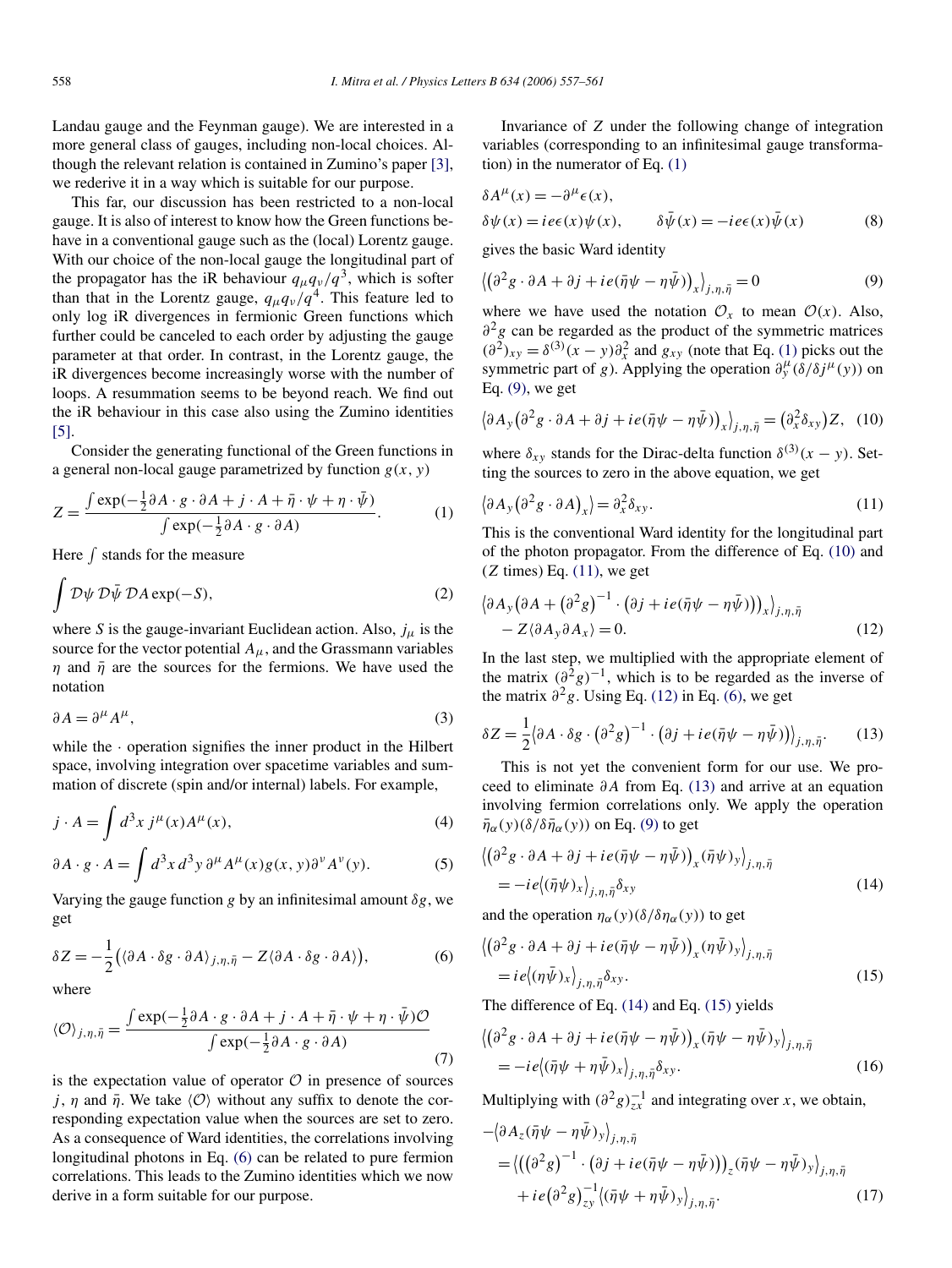Also from Eq. (9),

$$
-\left\langle \partial A_x \right\rangle_{j,\eta,\bar{\eta}} = \left\langle \left( \left( \partial^2 g \right)^{-1} \cdot \left( \partial j + i e (\bar{\eta} \psi - \eta \bar{\psi}) \right) \right)_x \right\rangle_{j,\eta,\bar{\eta}}.
$$
 (18)

Using Eqs. (18) and (17) in Eq. (13), and using the fact that  $(\partial^2 g)^{-1}$  is a symmetric matrix, we have finally

$$
\delta Z = \frac{1}{2} \left[ \langle (\partial j + i e(\bar{\eta}\psi - \eta\bar{\psi})) \cdot \delta (\partial^2 g \partial^2)^{-1} \cdot (\partial j + i e(\bar{\eta}\psi - \eta\bar{\psi})) \rangle_{j,\eta,\bar{\eta}} -e^2 \delta (\partial^2 g \partial^2)^{-1} \langle \bar{\eta} \cdot \psi + \eta \cdot \bar{\psi} \rangle_{j,\eta,\bar{\eta}} \right].
$$
\n(19)

Here we have used  $(\partial^2 g)^{-1} \cdot \delta g \cdot (\partial^2 g)^{-1} = -\delta (\partial^2 g \partial^2)^{-1}$ , which can be easily checked by going over to the momentum space:  $(-k^2 g(k))^{-1} \delta g(k) (-k^2 g(k))^{-1} = -(1/k^2) \delta(1/g(k)) \times$  $(1/k<sup>2</sup>)$ . (We will come across explicit examples in momentum space later in this Letter.) Also,  $(\partial^2 g \partial^2)^{-1}_{00}$  appears in Eq. (19) as follows:

$$
\int d^3x \left( (\partial^2 g)^{-1} \cdot \delta g \cdot (\partial^2 g)^{-1} \right)_{xx} \langle (\bar{\eta} \psi + \eta \bar{\psi})_x \rangle
$$
  
= 
$$
- \int d^3x \, \delta (\partial^2 g \partial^2)_{xx}^{-1} \langle (\bar{\eta} \psi + \eta \bar{\psi})_x \rangle
$$
  
= 
$$
- \delta (\partial^2 g \partial^2)_{00}^{-1} \langle (\bar{\eta} \cdot \psi + \eta \cdot \bar{\psi}) \rangle
$$
 (20)

since  $\left(\frac{\partial^2 g}{\partial x}\right)^{-1}_{xy}$  depends only on the difference  $x - y$  for a translation-invariant gauge function g.

*The dependence of all Green functions on the function*  $g_{xy}$  *is contained in Eq*. (19). The simplest case of the photon propagator is obtained by applying the operation  $\delta^2/(\delta j^{\mu}(x)\delta j^{\nu}(y))$ on Eq. (19) and then setting the sources to zero:

$$
\delta \Delta_{\mu\nu}(x, y) = \partial_x^{\mu} \partial_y^{\nu} \delta \left(\partial^2 g \partial^2\right)^{-1}_{xy}.
$$
 (21)

This is consistent with the Ward identity Eq. (11).

We now obtain the *dependence of the fermion propagator* on the choice of the gauge function g. Applying  $\delta^2/(\delta \bar{\eta}_Y(x)) \times$  $\delta \eta_{\delta}(y)$ ) to Eq. (19) and setting all the sources to zero, we get

$$
\delta S_{\gamma\delta}(x, y) = -\delta F_{xy} S_{\gamma\delta}(x, y) \tag{22}
$$

where  $F_{xy}$  stands for

$$
F_{xy} = e^2 \left( \left( \partial^2 g \partial^2 \right)_{00}^{-1} - \left( \partial^2 g \partial^2 \right)_{xy}^{-1} \right).
$$
 (23)

Integrating this equation, we relate the fermion propagator evaluated with two different gauge functions:

$$
S_{\gamma\delta}(x, y) = \exp\left[-\left(F - F^0\right)_{xy}\right]S_{\gamma\delta}^0(x, y). \tag{24}
$$

Here S and  $S^0$  stand for the fermion propagators in the gauges g and  $g_0$  respectively;  $F^0$  is related to  $g^0$  by Eq. (23).

We have shown in Ref. [2] that if we choose a particular non-local gauge

$$
g = \frac{1}{\alpha} \left( 1 + \frac{\mu}{\sqrt{-\partial^2}} \right) \tag{25}
$$

(with  $\mu = Ne^2/8$ ) then it is possible to choose the gauge parameter  $\alpha$  to each order in  $1/N$  such that there are no logarithmic corrections to the fermion propagator and other Green functions. As a consequence, for this particular value of gauge parameter (call it  $\alpha_0$ ) the iR behaviour of the fermion propagator is that of the free theory with no anomalous dimension:

$$
S^{\alpha_0}(x, y) \sim \frac{\cancel{x} - \cancel{y}}{|x - y|^3}.
$$
 (26)

The iR behaviour for other values of gauge parameter  $\alpha$  within the same non-local gauge then follows from Eqs. (24) and (25). We now have  $F_{xy} = \alpha f(x - y)$  where f is formally the matrix  $f_{xy} = e^2((\partial^2(1+\mu/\sqrt{-\partial^2})\partial^2)^{-1}_{00} - (\partial^2(1+\mu/\sqrt{-\partial^2})\partial^2)^{-1}_{xy}).$ It is convenient to represent  $f$  by the Fourier transform

$$
f(x - y) = e^2 \int \frac{d^3k}{(2\pi)^3} \frac{(1 - e^{ik \cdot (x - y)})}{k^2 (k^2 + \mu k)}.
$$
 (27)

(This is obtained by inserting the completeness relation for the momentum eigenstates in  $\langle x|(\partial^2(1 + \mu/\sqrt{-\partial^2})\partial^2)^{-1}|y\rangle$ . Note that the factor of  $(2\pi)^3$  in Eq. (27) is consistent with that in the Fourier transform of  $1_{xy} = \delta(x - y)$ .) We now get the propagator for the gauge parameter  $\alpha$ :

$$
S^{\alpha}(x, y) = \left(\frac{1}{\lambda(x, y)}\right)^{\alpha - \alpha_0} S^{\alpha_0}(x, y),
$$
\n(28)

where

$$
\lambda(x, y) = \exp[f(x - y)].
$$
\n(29)

The integral in Eq. (27) is finite at both the ends  $k \to \infty$ and  $k \to 0$ . For  $k \to 0$ , finiteness follows from  $\mu k \gg k^2$  and  $exp(ik \cdot (x - y)) \approx 1 + ik \cdot (x - y)$  (actually, by symmetry, it is the  $O(k^2)$  term in the exponential which contributes). Now, as  $|x - y| \rightarrow \infty$ ,  $k \cdot (x - y)$  is no longer small, and the integral develops a logarithmic divergence as  $k \to 0$ . Thus,  $1/|x - y|$ serves as an infrared cutoff for k, and for  $|x - y| \to \infty$ , we expect the integral to behave as  $\kappa \ln |x - y|$  where  $\kappa$  is a constant. This can be explicitly verified, and the constant of proportionality extracted, as follows. We have

$$
f(x) = \frac{e^2}{2\pi^2} \int_0^\infty \frac{dk}{k^2 + \mu k} \left( 1 - \frac{\sin(k|x|)}{k|x|} \right)
$$
  
= 
$$
\frac{e^2}{2\pi^2 \mu} \int_0^\infty \frac{du}{\rho u^2 + u} \left( 1 - \frac{\sin u}{u} \right),
$$
 (30)

where  $\rho = 1/(\mu|x|)$ . Then,

$$
\kappa = -\lim_{\rho \to 0} \rho \frac{df}{d\rho}
$$
  
= 
$$
\lim_{\rho \to 0} \frac{e^2}{2\pi^2 \mu} \int_{0}^{\infty} \frac{dv}{(v+1)^2} \left(1 - \rho \frac{\sin(v/\rho)}{v}\right)
$$
  
= 
$$
\frac{e^2}{2\pi^2 \mu} \int_{0}^{\infty} \frac{dv}{(v+1)^2} = \frac{4}{\pi^2 N}
$$
(31)

which is finite and non-zero. This gives the iR ( $|x| \to \infty$ ) behaviour

$$
f(x) \sim \frac{4}{\pi^2 N} \ln(\mu|x|),\tag{32}
$$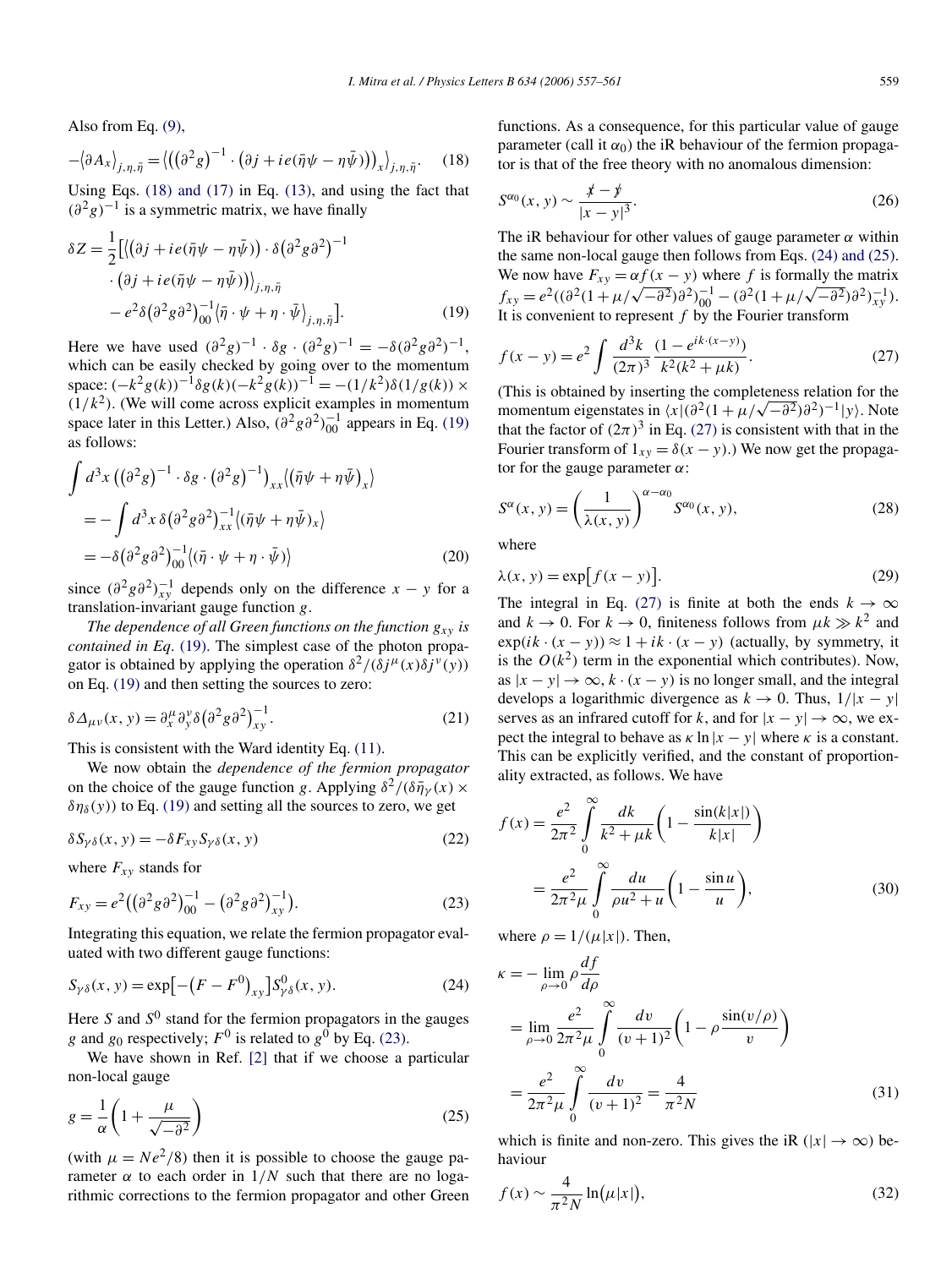$$
\lambda(x, y) \sim |x - y|^{\frac{4}{\pi^2 N}}.
$$
\n(33)

Thus the iR behaviour of the fermion propagator for an arbitrary value of gauge parameter  $\alpha$  in our non-local gauge is given by

$$
S^{\alpha}(x, y) \sim \frac{\cancel{x} - \cancel{y}}{|x - y|^{3 + \frac{4(\alpha - \alpha_0)}{\pi^2 N}}}.
$$
\n(34)

A special case of Eq. (34) is that the power of  $|x - y|$  is  $3-8/(3\pi^2 N)$  to the leading order in  $1/N$  in the Landau gauge, which is obtained by using  $\alpha = 0$  and  $\alpha_0 = 2/3$ .<sup>1</sup> This value was obtained earlier by Aitchison et al. [5]. However these authors use a different non-local gauge function (the small momentum limit of our gauge function) in the LKF transformation equation, and so need to regularize an ultraviolet infinity and also put an ultraviolet cutoff scale. Our method is free from these complications.

Eq. (34) suggests that the iR behaviour for other values of  $\alpha$ is again a CFT, albeit with a non-zero anomalous dimension for the fermion. We may check this by obtaining the dependence of the *four-fermion Green function*

$$
S_{\gamma_1, \gamma_2; \delta_1 \delta_2}(x_1, x_2; y_1, y_2)
$$
  
= 
$$
\frac{\delta^4 Z}{\delta \bar{\eta}_{\gamma_1}(x_1) \delta \bar{\eta}_{\gamma_2}(x_2) \delta \eta_{\delta_1}(y_1) \delta \eta_{\delta_2}(y_2)}\Big|_{j=\eta=\bar{\eta}=0}
$$
 (35)

on  $\alpha$ . From Eq. (19) we get

$$
\delta S_{\gamma_1, \gamma_2; \delta_1 \delta_2}(x_1, x_2; y_1, y_2)
$$
  
= 
$$
\left[ \delta \left( F_{x_1 x_2} + F_{y_1 y_2} - F_{x_1 y_2} - F_{x_2 y_1} \right) - F_{x_1 y_1} - F_{x_2 y_2} \right] S_{\gamma_1, \gamma_2; \delta_1 \delta_2}(x_1, x_2; y_1, y_2).
$$
 (36)

The solution to this equation can be cast in the form

$$
S^{\alpha}_{\gamma_1, \gamma_2; \delta_1 \delta_2}(x_1, x_2; y_1, y_2)
$$
\n
$$
= \left[ \frac{\lambda(x_1, x_2) \lambda(y_1, y_2)}{\lambda(x_1, y_1) \lambda(x_1, y_2) \lambda(x_2, y_1) \lambda(x_2, y_2)} \right]^{\alpha - \alpha_0}
$$
\n
$$
\times S^{\alpha_0}_{\gamma_1, \gamma_2; \delta_1 \delta_2}(x_1, x_2; y_1, y_2).
$$
\n(37)

Using Eq. (33), we may write

$$
S_{\gamma_1,\gamma_2;\delta_1\delta_2}^{\alpha}(x_1, x_2; y_1, y_2)
$$
  
= 
$$
\frac{1}{|x_1 - y_1|^{\frac{4(\alpha - \alpha_0)}{\pi^2 N}} |x_2 - y_2|^{\frac{4(\alpha - \alpha_0)}{\pi^2 N}} \left(\frac{\rho}{\eta}\right)^{\frac{4(\alpha - \alpha_0)}{\pi^2 N}}
$$
  
\$\times S\_{\gamma\_1,\gamma\_2;\delta\_1\delta\_2}^{\alpha\_0}(x\_1, x\_2; y\_1, y\_2)\$ (38)

for the iR behaviour. Here  $\rho$  and  $\eta$  are the conformal invariant cross-ratios

$$
\rho = \frac{|x_1 - x_2||y_1 - y_2|}{|x_1 - y_1||x_2 - y_2|}, \qquad \eta = \frac{|x_1 - y_2||x_2 - y_1|}{|x_1 - y_1||x_2 - y_2|}.
$$
(39)

As  $S^{\alpha_0}$  has a structure required by conformal invariance (in the infrared), Eq. (38) implies that  $S^{\alpha}$  also has such a structure [6]. This is consistent with an anomalous dimension  $4(\alpha \alpha_0$ )/( $\pi^2$ N) for the fermion. It is interesting that the angular dependence of the scattering amplitude is modified by a simple factor given by a power of  $\rho/\eta$  when one changes the gauge parameter.

We now address the gauge dependence of the *three-point fermion-photon Green function*

$$
V_{\mu;\gamma,\delta}(z;x,y) = \frac{\delta^3 Z}{\delta j^{\mu}(z)\delta \bar{\eta}_{\gamma}(x)\delta \eta_{\delta}(y)}\bigg|_{j,\eta,\bar{\eta}=0}.
$$
 (40)

From Eqs. (19) and (40) it follows that

$$
\delta V_{\mu;\gamma,\delta}(z;x,y) = -\delta F(x,y)V_{\mu;\gamma,\delta}(z;x,y) + (i/e)\partial_z^{\mu} (\delta F(z,x) - \delta F(z,y))S_{\gamma\delta}(x,y).
$$
 (41)

For the part of the 3-point function corresponding to a longitudinal photon, we get a simpler equation by applying  $\partial_z^{\mu}$  on Eq. (41):

$$
\delta \partial_z^{\mu} V_{\mu; \gamma, \delta}(z; x, y) \n= -\delta F(x, y) \partial_z^{\mu} V_{\mu; \gamma, \delta}(z; x, y) \n- i e \left( \delta \left( \partial^2 g \right)^{-1}_{zz} - \delta \left( \partial^2 g \right)^{-1}_{zy} \right) S_{\gamma \delta}(x, y).
$$
\n(42)

This is satisfied by the Ward identity

$$
\partial_z^{\mu} V_{\mu;\gamma,\delta}(z;x,y) = -ie\big[\big(\partial^2 g\big)^{-1}_{zx} - \big(\partial^2 g\big)^{-1}_{zy}\big]S_{\gamma\delta}(x,y) \tag{43}
$$

following from Eq. (9). On the other hand for the part  $\tilde{V}$  of V that relates to a transverse photon,

$$
\tilde{V}_{\mu;\gamma,\delta}(z;x,y) = \left(\eta_{\mu\nu} - \frac{\partial_{\mu}^{z}}{\partial_{z}^{2}}\right) V_{\nu;\gamma,\delta}(z;x,y),\tag{44}
$$

Eq. (41) leads to

$$
\delta \tilde{V}_{\mu;\gamma,\delta}(z;x,y) = -\delta F(x,y)\tilde{V}_{\mu;\gamma,\delta}(z;x,y). \tag{45}
$$

Its solution is

$$
\tilde{V}^{\alpha}_{\mu;\gamma,\delta}(z;x,y) = \left(\frac{1}{\lambda(x,y)}\right)^{\alpha-\alpha_0} \tilde{V}^{\alpha_0}_{\mu;\gamma,\delta}(z;x,y),\tag{46}
$$

which is consistent with an anomalous dimension as given in Eqs. (28) and (34) for the fermion and a gauge-invariant anomalous dimension for the photon.

We have shown that the iR behaviour in a class of non-local gauges parametrized by a parameter  $\alpha$  is given by a CFT with the fermion anomalous dimension depending on the parameter α. Using this we now obtain *the iR behaviour in the usual class of local gauges*. This turns out to be very instructive regarding attempts to resum iR divergences of the perturbation theory.

We obtain the fermion propagator in the local gauge corresponding to the Lorentz gauge term  $-(1/(2\alpha))(\partial A)^2$  by comparing with that for the non-local gauge

$$
-\frac{1}{2\alpha}(\partial A) \cdot \left(1 + \frac{\mu}{\sqrt{-\partial^2}}\right) \cdot (\partial A) \tag{47}
$$

<sup>&</sup>lt;sup>1</sup>  $\alpha$  is related to the gauge parameter  $\xi$  used in Ref. [2] by  $\alpha = 1 - \xi$ .